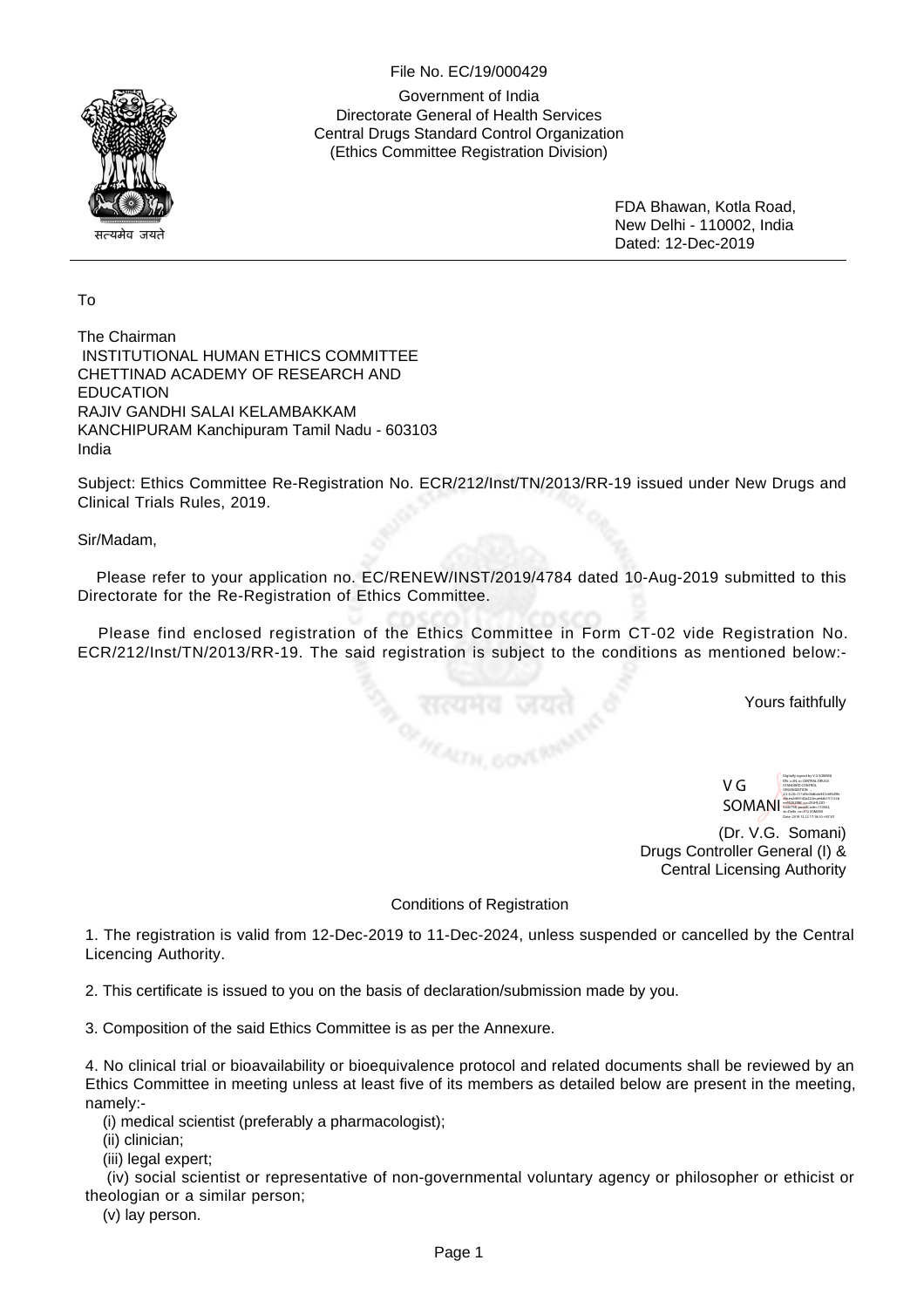5. The Ethics Committee shall have a minimum of seven and maximum of fifteen members from medical, nonmedical, scientific and non-scientific areas with at least,

- (i) one lay person;
- (ii) one woman member;
- (iii) one legal expert;

 (iv) one independent member from any other related field such as social scientist or representative of nongovernmental voluntary agency or philosopher or ethicist or theologian.

6. One member of the Ethics Committee who is not affiliated with the institute or organization shall be the Chairperson, and shall be appointed by such institute or organization and one member who is affiliated with the institute or organization shall be appointed as Member Secretary of the Ethics Committee by such Institute or organization.

7. The Ethics Committee shall consist of at least fifty percent of its members who are not affiliated with the institute or organization in which such committee is constituted.

8. The committee shall include at least one member whose primary area of interest or specialisation is nonscientific and at least one member who is independent of the institution.

9. The Ethics committee can have as its members, individuals from other Institutions or Communities, if required.

10. Members should be conversant with the provisions of New Drug and Clinical Trials Rules, 2019, Good Clinical Practice Guidelines for clinical trials in India and other regulatory requirements to safeguard the rights, safety and well-being of the trial subjects.

11. The members representing medical scientists and clinicians shall possess at least post graduate qualification in their respective area of specialization, adequate experience in the respective fields and requisite knowledge and clarity about their role and responsibility as committee members.

12. As far as possible, based on the requirement of research area such as HIV, Genetic disorder, etc., specific patient group may also be represented in the Ethics Committee.

13. The Ethics Committee may associate such experts who are not its members, in its deliberations but such experts shall not have voting rights, if any

14. No member of an Ethics Committee, having a conflict of interest, shall be involved in the oversight of the Clinical trial or bioavailability or bioequivalence study protocol being reviewed by it and all members shall sign a declaration to the effect that there is no conflict of interest.

15. While considering an application which involves a conflict of interest of any member of the Ethics Committee, such member may voluntarily withdraw from the Ethics Committee review meeting, by expressing the same in writing, to the Chairperson. The details in respect of the conflict of interest of the member shall be duly recorded in the minutes of the meetings of the Ethics Committee.

16. Any change in the membership or the constitution of the registered Ethics Committee shall be intimated inwriting to the Central Licencing Authority within thirty working days.

17. The Ethics Committee shall review and accord approval to a Clinical trial, Bioavailability and Bioequivalence study protocol and other related documents, as the case may be, in the format specified in clause (B) of Table 1 of the Third Schedule of New Drugs and Clinical Trials Rules, 2019 and oversee the conduct of clinical trial to safeguard the rights, safety and wellbeing of trial subjects in accordance with these rules, Good Clinical Practices Guidelines and other applicable regulations.

18. Where a clinical trial site does not have its own Ethics Committee, clinical trial at that site may be initiated after obtaining approval of the protocol from the Ethics Committee of another trial site; or an independent Ethics Committee for clinical trial constituted in accordance with the provisions of rule 7: provided that the approving Ethics Committee for clinical trial shall in such case be responsible for the study at the trial site or the centre, as the case may be: provided further that the approving Ethics Committee and the clinical trial site or the bioavailability and bioequivalence centre, as the case may be, shall be located within the same city or within a radius of 50 kms of the clinical trial site.

19. Where a Bioavailability or Bioequivalence study centre does not have its own Ethics Committee,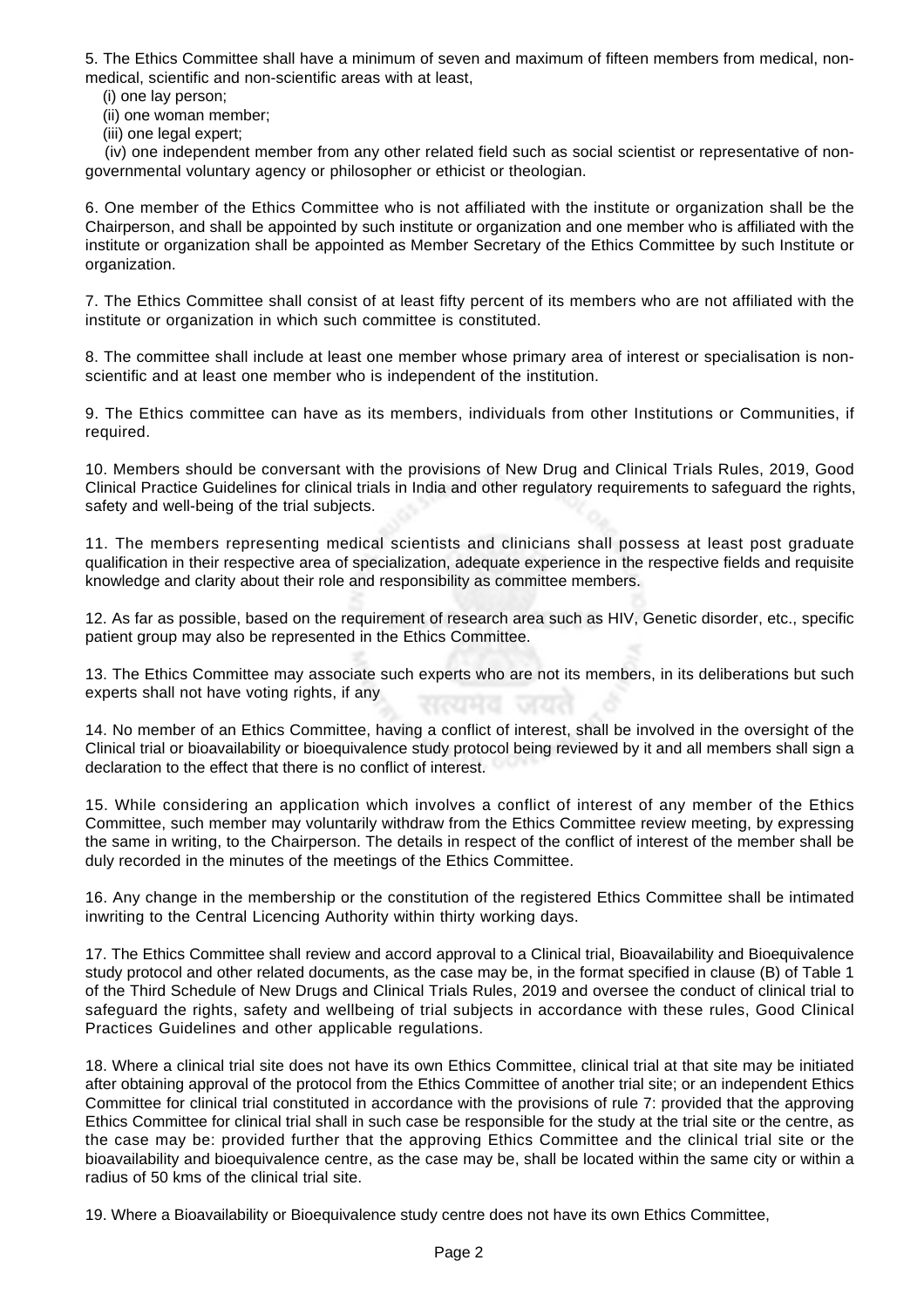bioavailability or bioequivalence study at that site may be initiated after obtaining approval of the protocol from the Ethics Committee registered under rule 8:Provided that the approving Ethics Committee shall in such case be responsible for the study at the centre:Provided further that both the approving Ethics Committee and the centre, shall be located within the same city or within a radius of 50 kms of the bioavailability or bioequivalence study centre.

20. Ethics committee shall indicate the reasons that weighed with it while rejecting or asking for a change or notification in the protocol in writing and a copy of such reasons shall also be made available to the Central Licencing Authority.

21. Ethics committee shall make, at appropriate intervals, an on-going review of the trials for which they have reviewed the protocol. Such a review may be based on the periodic study progress reports furnished by the investigators or monitoring and internal audit reports furnished by the sponsor or by visiting the study sites.

22. Where any serious adverse event occurs to a trial subject or to study subject during clinical trial or bioavailability or bioequivalence study, the Ethics Committee shall analyse the relevant documents pertaining to such event and forward its report to the Central Licencing Authority and comply with the provisions of Chapter VI, New Drugs and Clinical Trials Rules, 2019.

23. The Ethics committee shall undertake proper causality assessment of SAE's with the help of subject experts wherever required, for deciding relatedness and quantum of compensation, as per condition no (22) mentioned above.

24. Where at any stage of a clinical trial, it comes to a conclusion that the trial is likely to compromise the right, safety or wellbeing of the trial subject, the Ethics committee may order discontinuation or suspension of the clinical trial and the same shall be intimated to the head of the institution conducting clinical trial and the Central Licencing Authority.

25. Ethics committee shall comply with the requirements or conditions in addition to the requirements specified under the Drugs & Cosmetics Act, 1940 and New Drugs and Clinical Trials Rues, 2019, as may be specified by the Central Licencing Authority with the approval of the Central Government, to safeguard the rights of clinical trial subject or bioavailability or bioequivalence study subject.

26. Ethics Committee shall review and approve the suitability of the investigator and trial site for the proposed trial.

27. The Ethics Committee shall maintain data, record, registers and other documents related to the functioning and review of clinical trial or bioavailability study or bioequivalence study, as the case may be, for a period of five years after completion of such clinical trial.

28. Funding mechanism for the Ethics Committee to support their operations should be designed and approved to ensure that the committee and their members have no financial incentive to approve or reject particular study.

29. SOP's for funding of the Ethics committee in order to support their operations must be maintained. The records of income & expenditure of Ethics Committee shall be maintained for review and inspection.

30. The Chairman of Ethics Committee shall enter into MOU with head of institution, that necessary support and facilities and independence will be provided to Ethics Committee and their records will be maintained.

31. The Ethics Committee shall allow any officer authorized by the Central Licencing Authority to enter, with or without prior notice, to inspect the premises, any record, or any documents related to clinical trial, furnish information to any query raised by such authorized person, in relation to the conduct of clinical trial and to verify compliance with the requirements of these rules, Good Clinical Practices Guidelines and other applicable regulations for safeguarding the rights, safety and well-being of trial subjects.

32. Where Central Licencing Authority is of the opinion that Ethics Committee fails to comply with any provision of the Drugs and Cosmetics Act, 1940and New Drugs & Clinical Trials Rules, 2019, it may issue show cause notice to such Ethics Committee specifying therein such non-compliances and the period within which reply shall be furnished by such Ethics Committee. After consideration of the facts and reply given by the Ethics Committee, the Central Licencing Authority may take one or more actions specified under provision of Rule 14, Chapter III of New Drugs and Clinical Trials Rules, 2019.